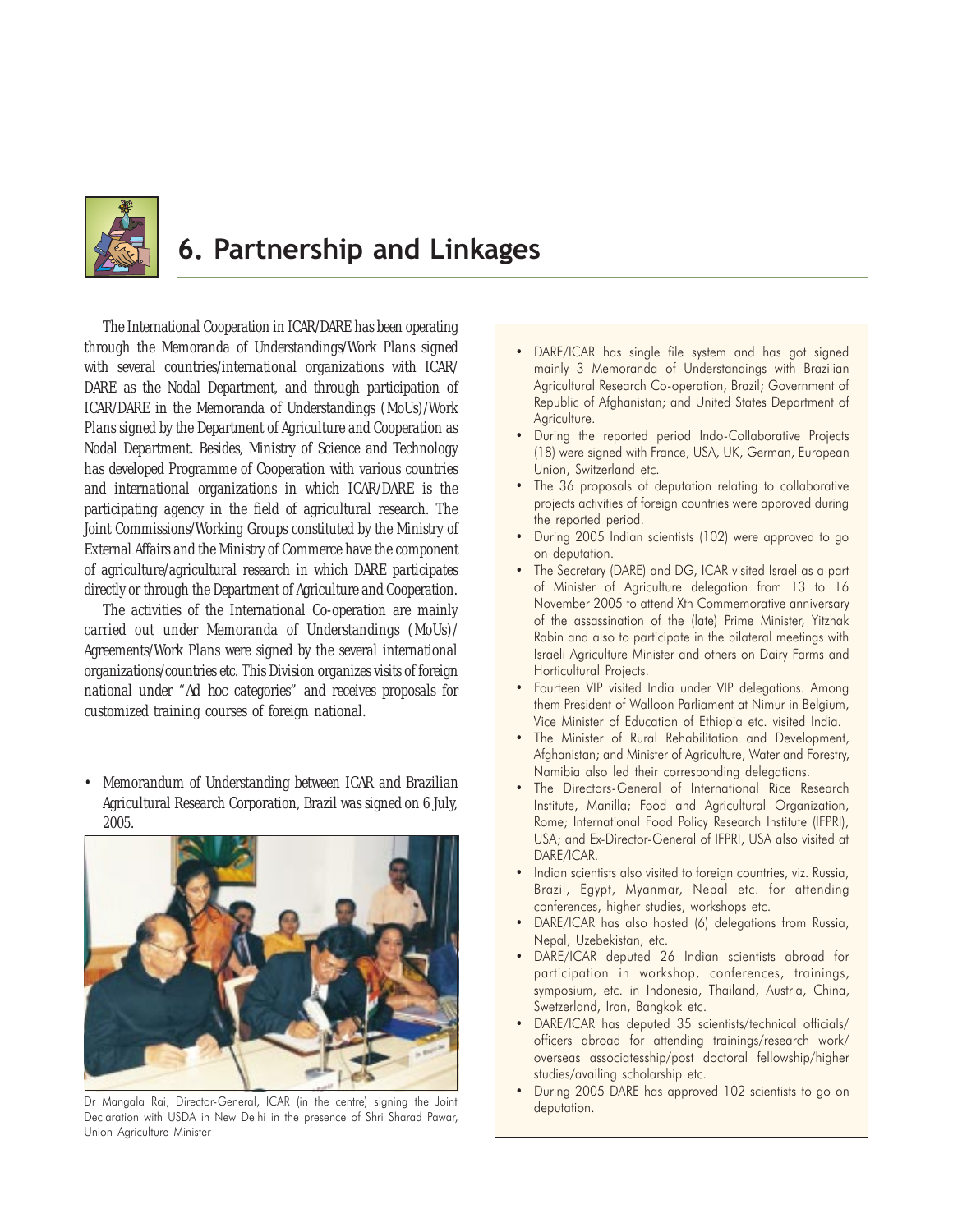

- Memorandum of Understanding between the Government of the Republic of India and the Government of the Republic of Afghanistan in the agricultural research and education was signed during the visit of Prime Minister to Afghanistan from 28 to 29 August, 2005.
- Joint Declaration of the Ministry of Agriculture, Government of India, and the United States Department of Agriculture regarding support for a India-United States Knowledge Initiative on Agricultural Education, Research, Service and Commercial Linkages was signed on 12 November, 2005.

During the reported period 18 foreign aided collaborative projects were received. However, following projects were approved for implementation by the various Institutes of the ICAR.

## **International Development Research Council Project**

The project, 'Evaluation Capacity Building in Rural Resource Management, a pilot Action Research on Programme Evaluation', was launched for 15 months w.e.f. 1<sup>st</sup> October, 2005. The project is being implemented by IARI, New Delhi. The aim of the project is to build programme evaluation capacity among rural resource management programme staff in the South-Asian Region through development of cadre of evaluators who will be willing to and able to conduct evaluation of educational and/or development programmes through the trained approach. The total cost of the project is Canadian \$26,500 and is being funded by International Development Research Council.

#### **Indo-French Collaborative Project**

Use of DNA Markers (AFLP) for genetically improving the Productivity, Palatability, Storability and Dry-matter content of Tubers of Greater Yam is launched for 3 years w.e.f. 1 August 2005 and is being funded by Indo-French Centre for the Promotion of Advanced Research (IFCPAR), a joint organization of Government of India and France. The participating Institute of India is Central Tuber Crops Research Institute (CTCRI), Thiruvananthapuram, Kerala, and from France, the collaborating Institute is CIRAD. The project aims at genetic improvement of vegetatively propagated greater yam through the integrated techniques of biotechnology and conventional breeding recently developed by the institutes, viz. CIRAD and CTCRI. The Central Tuber Crops Research Institute is to get Rs. 2.168 million for implementing the project.

#### **International Atomic Energy Agency (IAEA) Research Project**

The Project "Identification and pyramiding of genes for improving salt tolerance and seed yield in Indian mustard (*Brassica juncea* L.) under salinity stress is on progress. It was launched

for 5 years w e f December 2004and is being renewed by IAEA on year to year basis. The Central Soil Salinity Research Institute, Karnal is implementing the Project. The overall objective of the project is the development of high-yielding, salt-tolerant cultivars of Indian mustard (*Brassica juncea* L.) by combination of conventional breeding, induced mutation and marker assisted breeding approaches. The funding by IAEA is Rs 329,796 million.

#### **Indo-German Projects**

- The project "Application of Molecular Markers to Broaden the Genetic Base of Tomato for Improved Tropical Adaptation and Durable Disease Resistance" is being funded by German Government under the umbrella network of South-Asian Vegetable Research Network, and is being executed through Asian Vegetable Research and Development Centre (AVRDC), Taiwan for 3 years w.e.f. 1 March, 2004. The collaborative institute of India is Indian Institute of Horticultural Research (IIHR), Bangalore. The total cost of the project is Euro 1,200,000 and India will be getting 93000 Euro. The project aims to improve heat tolerance, yield and multiple disease resistance of tropical tomato cultivars through application of molecular marker technique that permits effective exploitation of wild species and to make material available for use of National Agricultural Research System and private sector and adaptation by vegetable farmers.
- The Agency for Technical Cooperation in German language *Gasellschaft für Technique Ausammenarbeit* (GTZ) project 'Development of locally adapted, multiple disease resistant, high-yielding chili (*Capsicum annum* L.) cultivars for targeted countries in Asia' is in the second phase and is for 3 years w.e.f. 1 April, 2005. The Indian Institute of Horticultural Research, Bangalore is implementing this project, which is being funded by German Government under the South-Asian Vegetable Research Network and is being executed through Asian Vegetable Research and Development Centre (AVRDC). The budget meant for the Institute is 61,100 Euro. The project is to focus on the development of locally adopted multiple disease resistant chilly varieties in countries where the chili crop is economically important.

## **Indo-European Project**

The project "Molecular, Environmental and Nutritional Evaluation of Bambara Groundnut for Food Production in Semi-Arid Africa and India" is being funded by European Union under their  $6<sup>th</sup>$  Framework Programme (F P 6) on Research in all 8 countries, viz. UK, Denmark, German, Botswana, Ghana, Namibia, Tanzania and India for 48 months. From India, the collaborating institutes are National Research Centre on Groundnut, Junagarh,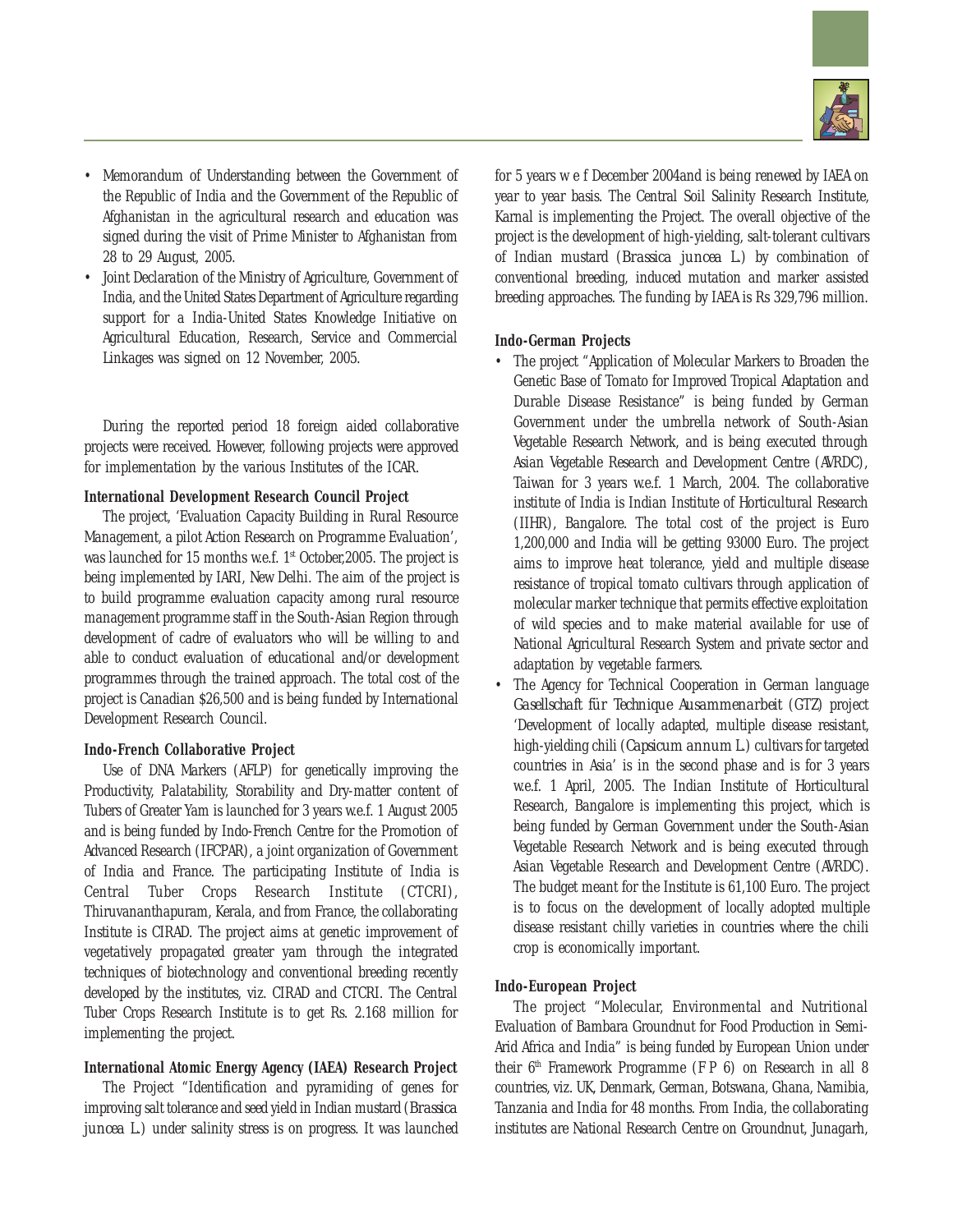

Gujarat; University of Agricultural Sciences, Bangalore; and Central Arid Zone Research Institute, Jodhpur. Total funding, to be received by the 3 Indian collaborating centres, is to the tune of 305,628 Euro. The objective of the research at NRC on Groundnut is (*i*) to identify the traits associated with WUE and or drought tolerance and analysis of QTLs; (*ii*) to improve WUE under field situations in relation to crop canopy architecture and RUE, and to study the mechanism of cross tolerance i.e. drought and heat stress.

## **CFC/DFID/APCC/FAO Projects**

• The 'Coconut Integrated Pest Management' project aims at developing packages of Integrated Pest Management (IPM) techniques using easily obtainable materials which can conveniently applied by coconut small holders. Nine countries including India are participating in the project. The total cost



Mr Jacques Diouf, Director-General, FAO is in discussion with Dr Mangala Rai, DG, ICAR in a metting held in New Delhi. Ms Sushama Nath, Secretary, ICAR also attended the meeting

of the project is US \$1,467,500 and financing by the CFC is US \$ 801,050 and co-financing from Department For International Development (DFID) Crop Protective Programme is to the tune of the US\$225,000 The contribution of India is US \$ 86,500 which is in kind. India will be provided US \$ 86,550 from the project funds for implementing the project. The project is being implemented by Central Plantation Crops Research Institute, Kasaragod, Kerala.

## **Indo-Swiss Collaborations**

• The Directorate of Wheat Research, Karnal, and Institute of Plant Biology, University of Zurich, Switzerland are participating in the Biotechnology Project on "Enhancing genetic resistance against stripe and leaf rust using molecular markers in wheat adopted to the moisture stress raising". The nodal agency for funding this Swiss counterpart is SDC, Government of Switzerland. The Department of Biotechnology is funding Indian counterpart. The total cost of the project of Directorate of Wheat Research, Karnal is Rs.2.394 million and the project is for 3 years w.e.f. December 2004. The objectives of the project areas (*i*) broadening resistance base against leaf and stripe rusts, using molecular markers linked to effective resistance genes (Lr34, Lr37, Yr10 and Yr15) in genotypes adapted to the rainfed areas; and (*ii*) study on the genomic region around Lr34 in selected Indian wheat lines to rapidly identify a marker (in collaboration with University of Zurich.

## **Collaborative Reserch Programme**

Dr Lal Krishna, [(ADG, (Animal Health), ICAR)] and Dr D. Swarup, (Head, Division of Medicine, IVRI, Izatnagar) were deputed to South Africa to discuss collaborative research programme on "Safety, testing of Diclofenac and Alternative NSAID *vis-à-vis* decline in vulture population".

#### **Global Environment Facility Project**

Dr J.S. Samra, [(DDG (NRM), ICAR)] was deputed to participate in the Final Project presentation of the Global Environment Facility (GEF) Project on "Assessment of Soil Organic Carbon Stocks and Change at National Scale" held at UNEP (headquarters), Nairobi, Kenya from 23 to 27 May, 2005.

## **GTZ Funded Project**

Dr S.D. Shikhamany, (Director, IIHR,, Bangalore) and scientist (5) were deputed for participation in the Phase II Planning Workshop of the GTZ funded project on "Development of locally adapted, multiple disease-resistant, high- yielding chili (*Capsicum annum* L.) Cultivars for targeted countries in Asia' was held in China from 16 to 21 May, 2005.

#### **Watershed Modelling Project**

Dr V.N. Sharda, (Director) and Dr.P.R. Ojasvi, (Senior Scientist), both from CSWCR&TI, Dehra Dun were deputed to McGill University, Canada to work on Watershed Modeling Project under the Shashtri Applied Research Project (SHARP), on "Environmental Impact Assessment of community Based Water Resources Management Projects in Uttranchal" from 29 July to 12 August, 2005.

DARE/ICAR also look after foreign delegations to India, delegations hosted, Indians to foreign delegations, and Indian Scientists to foreign countries.

#### **Foreign delegations to India**

• His Excellency Dr Teshome Yizengaw, Vice Minister of Education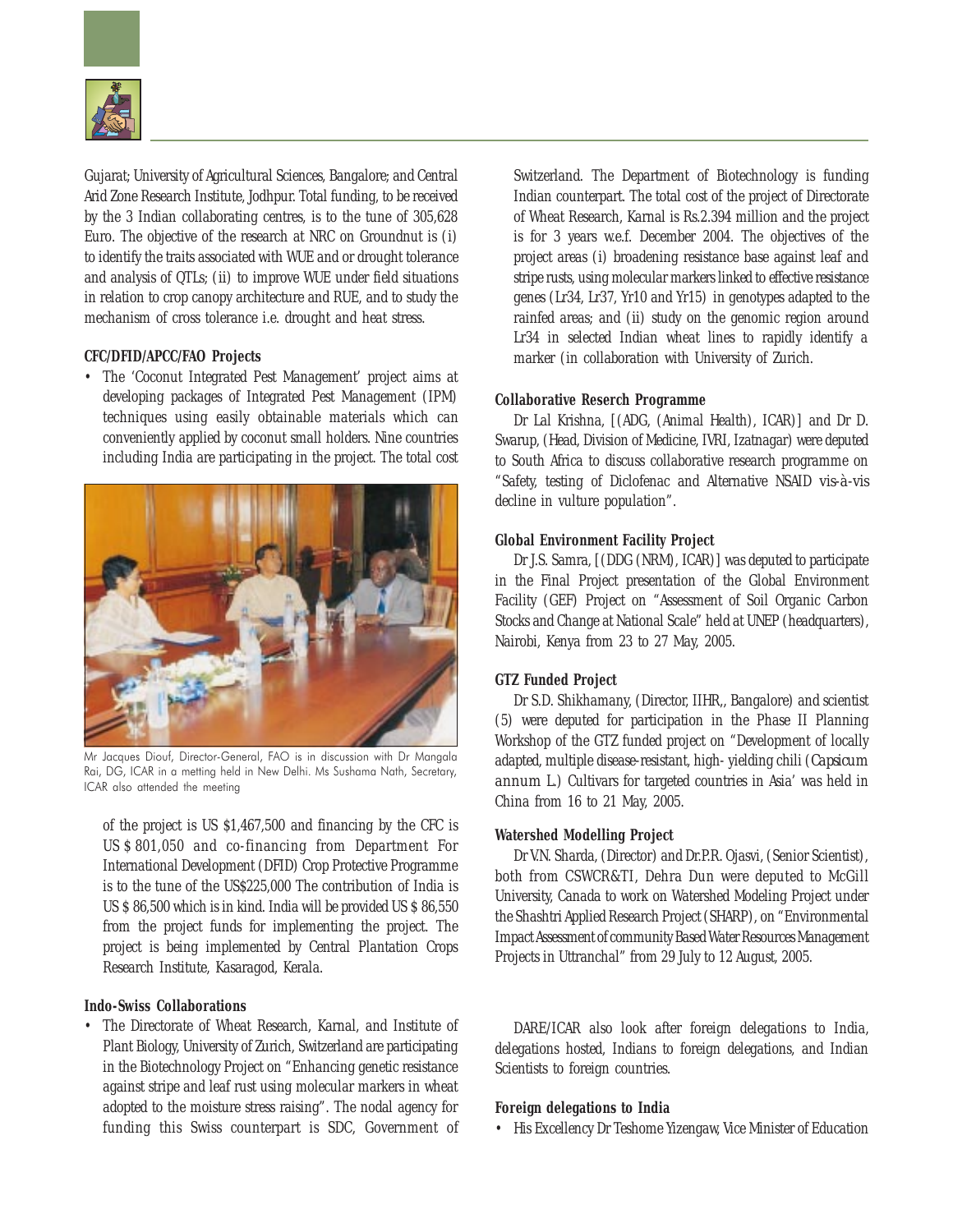

of Ethiopia and Prof. (Dr) Belay Kassa, President of Alemaya University, Ethiopia, met Dr Mangala Rai, Secretary (DARE) and Director-General (ICAR), and other senior officers on 19 May 2005.

- Mr Jose Happart, President of the Walloon Parliament at Nimur in Belgium met Dr Mangala Rai, Secretary (DARE) and Director-General (ICAR), and other senior officers on 24 May 2005.
- Dr. R. Ziglet, Director-General, International Rice Research Institute, Manila, Philippines met Dr Mangala Rai, Secretary (DARE) and Director General (ICAR), on 22 June 2005.
- His Excellency Dr Abdolmahdi Bakshandeh, Deputy Minister of Agriculture, Planning and Finance, Government of the



Dr Abdolmahdi Bakshandeh, Dy. Minister of Agriculture, Planning and Finance, Govt. of Iran meeting with Dr Mangala Rai, Secretary (DARE) and DG, ICAR

Islamic Republic of Iran, and accompanied delegation visited ICAR (Hq), and Indian Agricultural Research Institute, New Delhi on 12 August 2005

- Dr Jacques Diouf, Director-General, Food and Agriculture Organization, Rome, visited Indian Agricultural Research Institute/ National Research Centre on Plant Biotechnology/National Bureau of Plant Genetic Resources, National Agricultural Science Museum, and ICAR (Hq), New Delhi on 5 September 2005.
- His Excellency Mr Arturo Barrera, Deputy Minister of Agriculture, Chile, accompanied by 4-member delegation visited Indian Agricultural Research Institute (IARI), and National Bureau of Plant Genetic Resources, New Delhi on 12 September 2005.
- His Excellency Dr Nil Okai Hammond, Deputy Minister of Food and Agriculture, Ghana visited Central Tuber Crops Research Institute, Thiruvananthapuram on 13 September 2005.
- His Excellency Mr Haneef Atmar, Minister for Rural Rehabilitation and Development, Afghanistan, visited IARI, New Delhi from 3 to 5 October 2005.
- His Excellency Mr Han Chang On, Ambassador E and P, Embassy of the Democratic Peoples' Republic of Korea and accompanied

officials visited to IARI, New Delhi on 30 September 2005.

- Dr Joachim VonBraun, Director-General, International Food Policy Research Institute, USA met Dr Mangala Rai, Secretary (DARE) and Director-General (ICAR), on 20 October 2005.
- Dr Geoff Hawtin, Ex-Director-General, International Food Policy Research Institute, USA met Dr Mangala Rai, Secretary (DARE) and Director-General (ICAR), on 20 October 2005.
- Dr J.B. Penn, Under-Secretary for Farm and Foreign Programs, United States Department of Agriculture (USDA), USA, visited to a village organized by IARI, New Delhi on 13 November, 2005, and at ICAR (Hq) on 12 November 2005.
- His Excellency Mr Carlos Agostinho Do Rosario, High Commissioner of the Republic of Mozambique, New Delhi visited Water Technology Centre, Indian Agricultural Research Institute, New Delhi on 28 November 2005, and Central Research Institute for Dryland Agriculture, Hyderabad from 2 to 3 December 2005.
- His Excellency Dr Nickey Iyambo, Minister of Agriculture, Water and Forestry of Namibia accompanied by delegates (3) visited Indian Agricultural Research Institute, National Bureau of Plant Genetic Resources, and National Agricultural Science Museum, all in New Delhi on 5 December 2005.

## **Delegations hosted**

• Dr Korinets Valentin, Director, (All-Russia Research Institute of Irrigating Vegetable Growing and Melon Production, Astrakhan, Russia) visited Central Institute for Post-harvest Engineering and Technology, Ludhiana from 26 April to 1 May 2005, for study in the field of "Research on power saving processing technology of vegetable and melon crops" under ICAR-RAAS Work Plan for 2004–2005.



Dr Jacques Diouf, FAO Director-General visiting the hall of Institutes of Veterinary Science. Dr S Ayyappan, DDG (Fisheries) has also accompanied the dignitary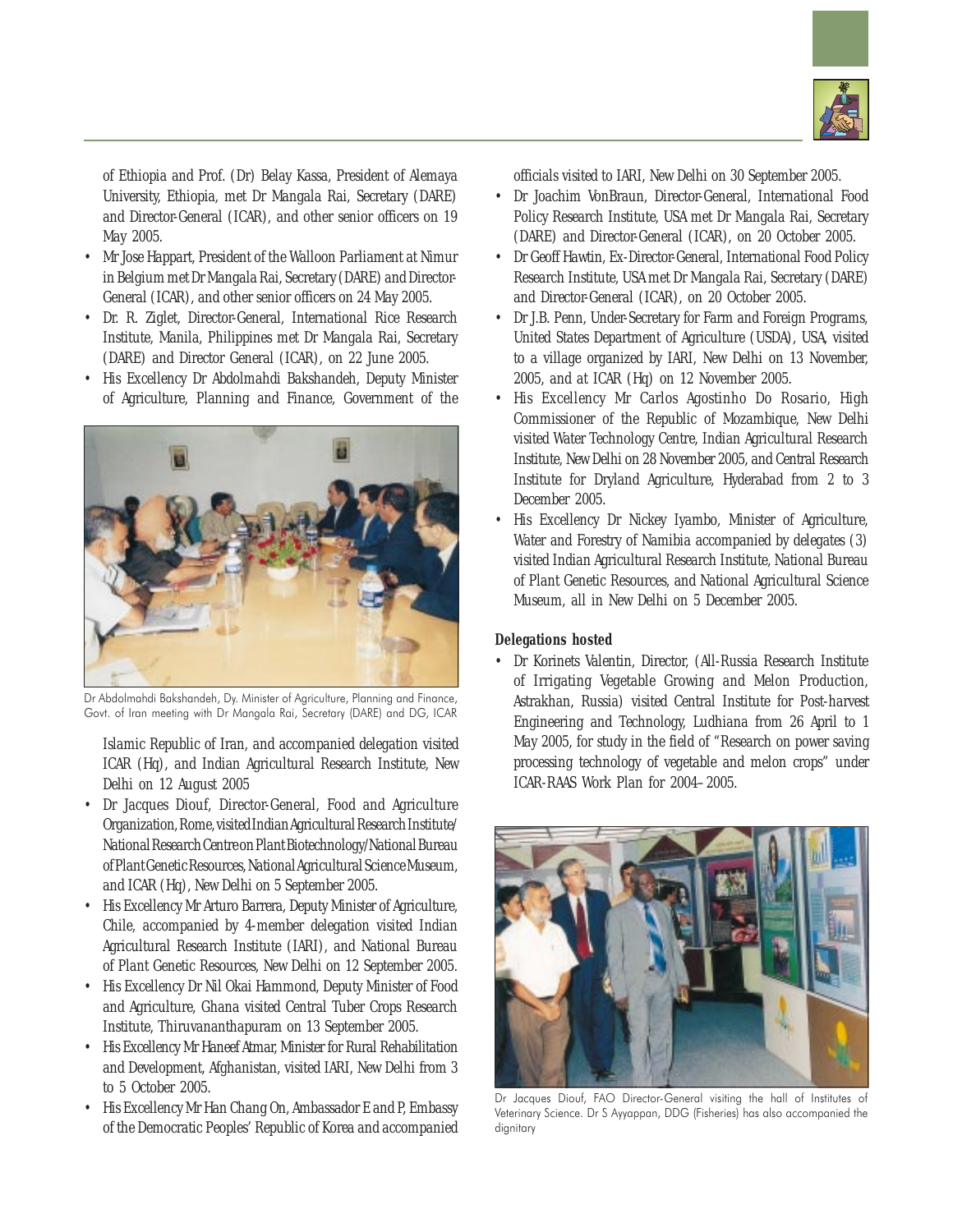

- Shri Govinda P.Koirala, Shri Dhrub P.Subedi, Shri Bashant K.Pondeya, Shri Dev Raj Dhakal and Shri Sanjib K.Lamichhine (from Nepal Agricultural Research Council, Nepal) visited National Academy of Agricultural Research Management, Hyderabad from 12 to 16 September, 2005 for training in the field of "Administration/Finance Management" under ICAR-NARC Work Plan 2003–04 (extended upto 31.12.2005).
- Dr Nasikov Vladimir Vyacheslavovich, (Principal Scientist, All-Russia D.N. Pryanishnikov Scientific Research Institute of Agrochemistry, Moscow, Russia) visited Indian Institute of Soil Science, Bhopal from 13 to 22 September 2005, for study in the field of "Development of ecologically safe fertilizers for long-term activity on a base of agropolymers" under ICAR-RAAS Work Plan for 2004–2005.
- Dr Nomozov Shodmon Eregashevich, (Senior Research Fellow, Uzbek Scientific and Research of Cotton Selection and Seed Farming, Uzbekistan) visited National Bureau of Plant Genetic Resources, New Delhi, and Central Institute for Cotton Research, Nagpur from 22 to 27 November 2005, for study in the field of "Cotton Genetic and Growing" under the Work Plan for 2004 extended up to 31 December 2005.
- Dr Mirzaev Mirmaksud Makhmudovich, (Director-General, Scientific and Production Corporation of Horticulture and Wine Making), Dr Avakov Valeriy Sergeevich, (Director, Experimental Winery No. 2 under Scientific and Production Corporation of Horticulture and Wine Making), and Dr Saiddjaliev Bekzad Rashidovich, (Director, Sharob Scientific Research and Production Enterprize under Scientific and Production Corporation of Horticulture and Wine Making, Uzbekistan) visited Indian Institute of Horticultural Research, Bangalore, and National Research Centre for Grapes, Pune from 7 to 16 December 2005, for study in the field of "Cotton Genetic and Growing" under the Work Plan for 2004 extended up to 31 December, 2005.
- Dr Yusupov Suratbek, (Director, Uzbek Scientific and Research Institute of Astrakhan Breeding and Desert Ecology, Uzbekistan) visited Central Sheep and Wool Research Institute, Avikanagar and Central Institute for Research on Goats, Makhdoom from 13 to 17 December 2005, for study in the field of "Cotton Genetic and Growing" under the Work Plan for 2004 extended up to 31 December 2005.

## **Indians to foreign delegations**

• Dr Ashwani Kumar [Project Coordinator (APA), Central Institute for Post- Harvest Engineering and Technology, Ludhiana] visited All-Russia Research Institute of Plant-Protection, St. Petersburg, Russia from 18 to 27 April 2005, for study in the field of "Protected Cultivation" under ICAR-RAAS Work Plan for 2004–2005.

- Dr Nitin Virmani, [Scientist (Sr. Scale), National Research Centre for Equines, Hisar], and Dr. S. Nagarajan, (Scientist, High Security Animal Diseases Laboratory, Bhopal) visited All-Russia Research Institute of Veterinary Virology and Microbiology, Pokrov, Russia, from 25 April to 1 May 2005, for study "Epizootology Diagnostics and Vaccines for exotic animal diseases" under ICAR-RAAS Work Plan for 2004–2005.
- Dr R.K. Sethi, (Principal Scientist and Incharge, Network Project on Buffaloes, Central Institute for Research on Buffaloes, Hisar) and Dr. Avtar Singh, (Senior Scientist, National Dairy Research Institute, Karnal) visited Agricultural Research Centre, Egypt for 4 weeks from 23 May to 20 June 2005, for training in the field of "Buffalo Breeding and Husbandry" under Indo-Egyptian Work Plan for 2004–2005.
- Dr M.P. Sharma, (Principal Scientist, Indian Institute of Sugarcane Research, Lucknow) visited Cuba from 30 May to 13 June 2005, to study the latest technology in the field of sugarcane by-products development and utilization.
- Dr R.K. Sethi, (Principal Scientist, Central Institute for Research on Buffaloes, Hisar) visited Brazil from 5 to 8 July, 2005, as a member of the delegation led by Hon'ble Agriculture Minister.
- Dr P.G. Adsule, (Director, National Research Centre for Grapes, Pune) visited All-Russia Scientific Research Institute of Brewery, Non-alcoholic and Wine-Making Industry, Moscow, from 20 to 27 July 2005, for study in the field of "Technologies in Sparkling Wine-making" under ICAR-RAAS Work Plan for 2004–2005.
- Dr Ranbir Chhabra, (Principal Scientist, Central Soil Salinity Research Institute, Karnal) visited All-Russia A.N. Kostyakov Scientific Research Institute of Hydrotechnique and Melioration, Moscow, Russia from 21 to 30 July 2005, for study in the field of "Bio-amelioration for saline and alkaline soil" under ICAR-RAAS Work Plan for 2004–2005.
- Dr S. Ayyappan, [DDG (Fisheries)], and Dr R.K. Mittal, [(Principal Scientist, TC), both from ICAR (Hq), New Delhi] visited Myanmar for participation in ASEAN - India Consultation on Agriculture held at Mandalay, Myanmar on 27 July, 2005.
- Dr K.S. Khokhar, [ADG (PIM), ICAR (Hq), New Delhi] visited Argentina from 28 to 30 July 2005 as a member of the delegation led by Minister of State (Agriculture).
- Dr M. Madhu [(Sr. Scientist), Central Soil and Water Conservation Research and Training Institute, Research Centre, Udhagamandalam] visited Nepal from 7 to 16 August 2005, for study in the field of "Sloppy Land Management under ICAR-NARC Work Plan for 2003–2004.
- Dr D.G. Dhandar, (Director) and Dr O.P. Awasthi, [(Senior Scientist, Horticulture), Central Institute for Arid Horticulture,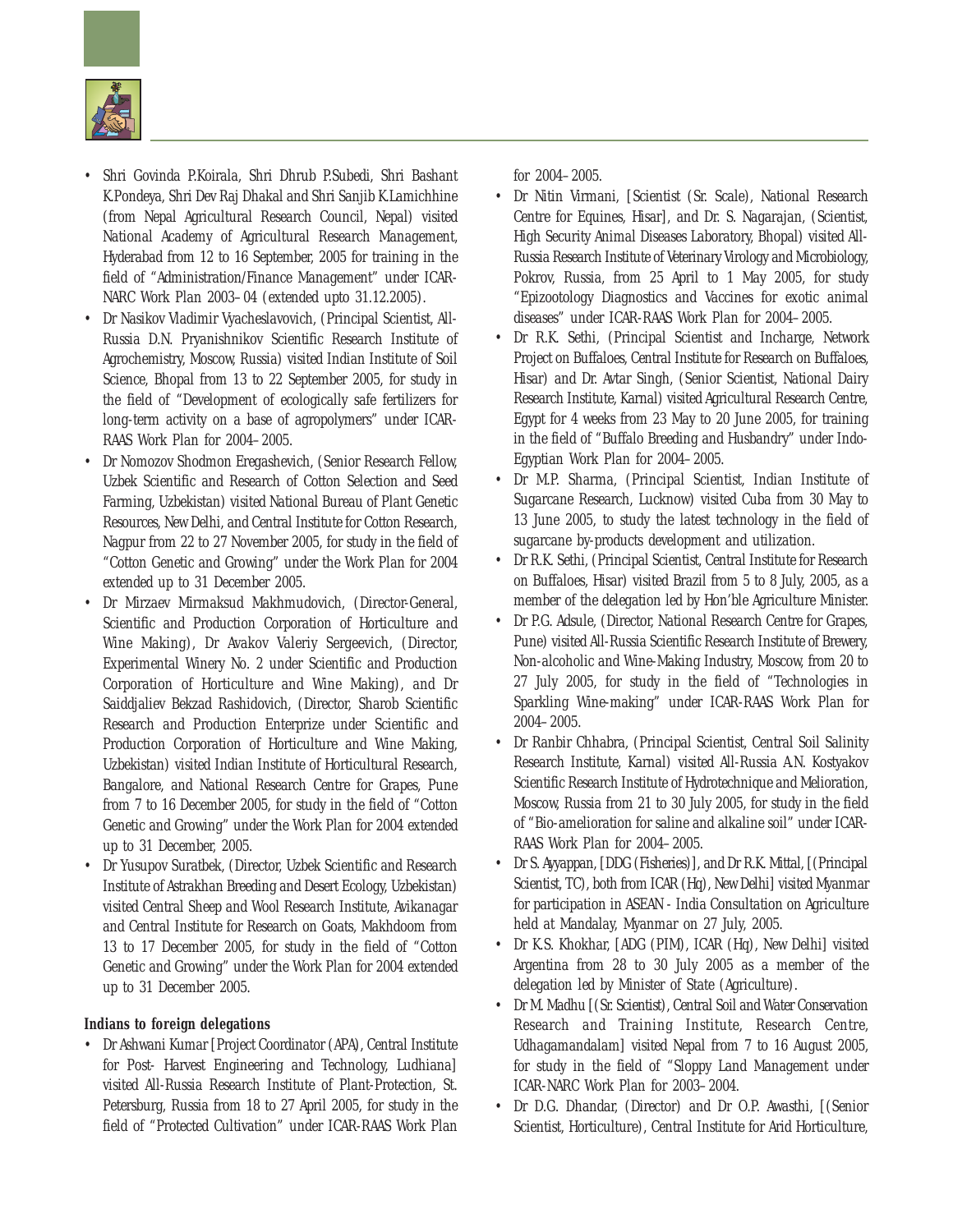

Bikaner] visited R.R. Shredder Uzbek Scientific and Research Institute of Horticulture, Viticulture and Wine-making, Uzbekistan, from 11 to 17 August 2005, for study in the field of "Horticulture (Fruits) in arid region - Variety Study/ Horticulture (Fruits) Management" under Work Plan for 2004 extended up to 31 December, 2005.

- Dr Desh Beer Singh [(Sr. Scientist), Central Institute of Postharvest Engineering and Technology, Regional Station Abohar] and Dr I.N.D. Gowda, [(Sr. Scientist Post-harvest technology), Indian Institute of Horticultural Research, Bangalore,] visited All-Russia Selection and Technological Institute of Horticulture and Plant Nursery, Moscow, Russia from 10 to 19 September 2005, for study in the field of "Post- harvest Management of Horticulture Produce" under ICAR-RAAS Work Plan for 2004–2005.
- Dr T.S. Aghora, [(Senior Scientist, Vegetable Crops), Indian Institute of Horticultural Research, Bangalore] visited All-Russia Scientific Research Institute of Breeding and Seed Production of Vegetable Crops, Moscow and All-Russia Scientific Research Institute of Vegetable Production, Moscow, Russia from 10 to 19 September 2005, for study in the field of "Resistance/heterosis breeding in vegetable crops" under ICAR-RAAS Work Plan for 2004–2005.
- Dr Suresh Kumar Tandon, [ADG (Agricultural Engineering, ICAR (Hq), New Delhi] visited Uzbekistan from 25 September to 1 October 2005, for study in the field of "Agricultural Machinery - Test of Cotton Sowing and Cotton Picking Machines" under Work Plan for 2004 extended up to 31st December, 2005.
- Dr S. Rajan, [(Senior Scientist), Central Institute of Subtropical Horticulture, Lucknow] visited Nepal Agricultural Research Council, Nepal for study in "Production and Management of Fruits and Vegetables" under ICAR-NARC Work Plan for 2003–04.(extended upto 31 December 2005) from 02 to 06 October, 2005.
- Dr L.K.Sinha, [(Senior Scientist), Central Institute of Agricultural Engineering, Bhopal] visited Agricultural Research Centre, Egypt from 1 to 14 October, 2005, for study "Soybean Procoessing and diet food production" under Indo-Egypt Work Plan for 2004–05.
- Dr B.Rai [(Senior Scientist), Central Institute of Research on Goats, Makhdoom, Mathura] visited Nepal Agricultural Research Council, Nepal for study in the field of Goat Management under ICAR-NARC Work Plan for 2003–04(extended up to 31 December 2005) from 14 to 18 November 2005.
- Dr Prem Kumar, (Scientist) and Shri R.S.Haldar, [(Farm Manager(T–5), National Research Centre on Coldwater Fisheries, Bhimtal] visited Nepal Agricultural Research Council, Nepal for study in the field of "Trout Farming" under ICAR-NARC

Work Plan for 2003–04 from 12 to 16 December, 2005.

- Dr J.S. Samra, [DDG (NRM), ICAR,(Hq), New Delhi] and Dr R.S. Mertia, [(Head), CAZRI Regional Research Station, Jaisalmer, Rajasthan] visited Iran for finalization of collaborative research programme sand dune stabilization and upgradation/ improvement of range lands and degraded lands under the Work Plan for 2004–2005 from 10 to 18 November 2005.
- Dr Mangala Rai, [Secretary, (DARE) and Director-General (ICAR)] visited Israel as part of Minister of Agriculture's delegation from 13 to 16 November 2005 to attend the 10<sup>th</sup> Commemorative anniversary of the assassination of (Late) Prime Minister, Yitzhak Rabin, and also to participate in the bilateral meetings with the Israeli Agriculture Minister and other officials and to visit important Agriculture Research Centres, Dairy Farms and Horticultural Projects.
- Dr H.S. Nainawatee, [(ADG (HRD-II), ICAR (Hq), New Delhi)] visited Rome to participate in the 33rd Session of the Food and Agriculture Organization Conference from 21 to 23 November, 2005.
- Dr Mangala Rai [Secretary (DARE) and Director-General (ICAR)], accompanied by Dr S.L. Bhat [Joint-Secretary (Seeds, Crops and TMOP), DAC]; Ms Gaitri I. Kumar, [Director (AMS), MEA]; Dr P.L. Gautam [Vice-Chancellor, GBPUA&T, Pantnnagar]; Dr S.D. Sundar Singh, (Vice-Chancellor, TNAU, Coimbatore), and Dr M.P. Yadav [Director, IVRI, Izatnagar], visited New York/Washington, USA for participation in the 1st Board Meeting of the Knowledge Initiative Board for Agriculture and to visit relevant Agricultural Business Units/Research Centres/Universities from 12 to16 December 2005.

## **Indian Scientists to foreign countries**

- Dr S Ayyappan, [DDG (Fisheries), ICAR] visited from 10 to 13 May, 2005 for participation in the "World Aquacultures, 2005 Conference and Exposition" at Bali, Indonesia
- Dr P S Minhas, (Director, CSSRI, Karnal) visited from 18 to 21 April 2005 participation in the FVAO mid-term Workshop on "Integrated Management for Sustainable Use of Low fertility and Salt Affected Soils in Rainfed Agriculture including Salt Affected Soils Coastal Areas" at Thailand.
- Dr A.K.Garg, (Principal Scientist, NRL, IARI, New Delhi), visited from 9 to 13 May, 2005 for participation in the International Conference entitled "FAO/IAEA International Conference on Area-wide Control of Insect Pests Integrating the Sterile Insect and Related Nuclelar and Other Techniques" at Austria.
- Dr K V Prabhu, (Scientist, IARI, New Delhi) visited to Swaziland in Africa for 3 weeks as an FAO expert w.e.f. 11 May 2005; (Expenditure by IAEA).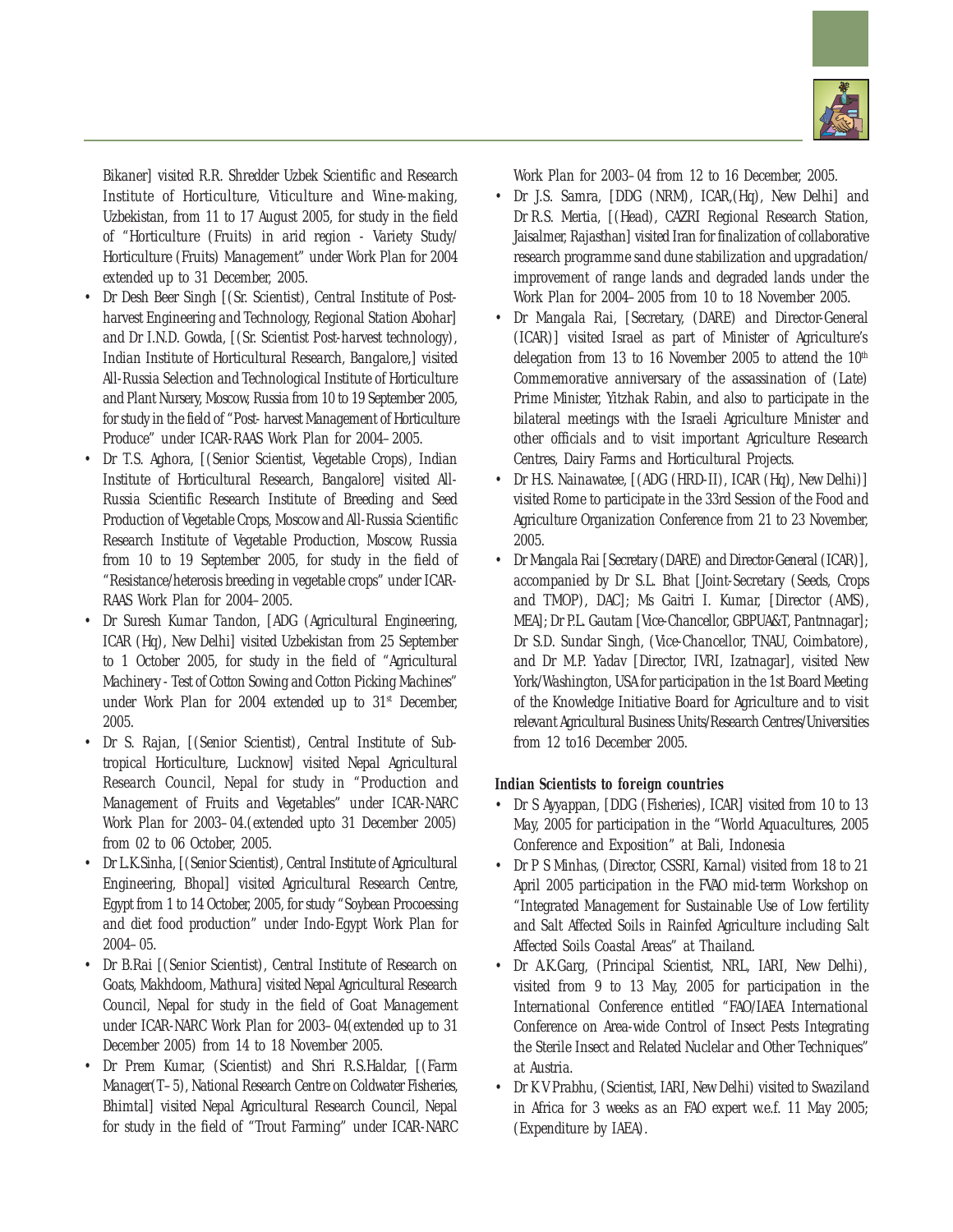

- Dr Suresh Chandra (T–5) and Dr Bibhudatta Mishra (T–2) from Central Institute for Freshwater Aquaculture, Bhubaneshwar, visited China from 15 May to 13 August, 2005 for participation in the Training Course on 'Integrated Fish Farming in China'.
- Dr Anjani Kumar, (Scientist (SS), NCAP, New Delhi) visited to International Livestock Rsearch Institute(ILRI), Regional Office, New Delhi for 2 years on deputation basis as Agricultural Economist.
- Dr Abraham Verghese, (Principal Scientist, IIHR, Bangalore) visited Switzerland from 12 to 16 September 2005 for participation in the "2nd International Symposium on Biological Control of Arthropods " at Pavos, Switzerland
- Dr I D Garg (Head, Plant-Protection, CPRI, Shimla) visited Scotland, UK, from 12 to 16 September 2005 as a member of Expert Working Group of FAO- Exp by European Plant Protection Organization (EPPO)
- Dr R G Agarwal (Senior Scientist, NBPGR, New Delhi) visited from 29 August to 2 September 2005 to attend a Workshop on "*In situ* Conservation" and a training Course on GLS in the FAO Regional Office for Asia and the Pacific, Bangkok, Thailand.
- Dr N Sarangi, (Director, CIFA, Bhubaneswar) visited Iran from 27 September to 3 October, 2005 for participation in the "Eight Technical Advisory Committee meeting of NACA", and the "FAO/NACA Regional Workshop to Synthesize the NASC",and develop an prospective analysis of the future Aquaculture Development in Asia in Iran.
- Dr R J Rabindra (Project Director, Project Directorate of Biological Control, Bangalore), visited UK from 22 to 23 September for participation in the Pathways out of Poverty Conference in United Kingdom entitled "Biological Control of *Mikinia micrantha* with *Puccinia spegazzini* at Project Directorate on Biological Control, Bangalore (Expenses by ICAR-CABI collaboration).
- Dr A K Jain, (ADG, ARIS), visited Thailand from 18 to 20 October, 2005 for participation in the Workshop on "Ltegrating Agricultural Information Systems", Bangkok, Thailand.
- Dr B P Neema, (Principal Scientist, CIAE, Bhopal) visited China, for participation in the "International on Biological Technology for Reduction and Sustinable at China" from 18 to 20 October 2005,
- Dr J L Karihaloo (Director, NBPGR, New Delhi) visited Rome from 26 to 28 October, 2005 for participation in the Third Session of the Inter-governmental Technical Working Group on "Plant Genetic Resources for Food and Agriculture" at Rome, Italy.
- Dr P Sreeramakumar (Senior Scientist, Project Directorate of Biological Control, Bangalore) visited Britain from 22 to 23 September 2005, for participation in the "Biological control of *Mikinia micrantha* with *Puccinia spegazzini* at Project

Directorate on Biological Control, Bangalore"

- Dr G Kalloo, [(DDG (Horticulture and Additional Charge of DDG, Crop Science)] visited Bangkok from 7 to 10 November 2005, for participation in the High Level Policy Dialogue on "Biotechnology for Food Security and Poverty Alleviation and APAARI Annual Meeting".
- Dr (Mrs) Gurinder Jit Randhawa, (Senior Scientist, NBPGR, New Delhi) visited to participate in the High Level Policy Dialogue on "Biotechnology for Food Security and Poverty Alleviation and APAARI Annual Meeting" at Bangkok from 7 to 10 November, 2005.
- Dr Ramesh Chand (Acting Director, NCAP, New Delhi), visited Dhaka from 8 to 9 November, 2005 to attend the Programme Committee Meeting of the SAARC at Dhaka (Expenditure of Rs 29,200 was given by DARE).
- Dr J P Mishra [ADG (ESM), ICAR (Hq)], Dr R P Singh (Head, Division of Agricultural Economics, IARI, New Delhi), Dr N P Singh, and Dr Ranjit Kumar [Scientists (IARI, New Delhi)] visited Bogor from 6 to 9 December 2005, for participation in the Regional Workshop on "Rural Prosperity and Secondary Crops" towards Applied *Pro*-poor Research Policies in Asia and Pacific in Bogor.
- Dr B Mishra (Director, Directorate of Wheat Research, Karnal), and Dr M Prashar (Senior Scientist, Regional Research Station, Shimla) visited Rome from 15 to 16 December 2005, for participation as Wheat Rust Experts in the Expert Workshop on "Breeding and Disease Manpower Strategies for the Prevention and Control of the new Virulent Rae of the Wheat black stem rust" at Rome.
- Dr R C Bhattacharya [(Scientist, (SS), NRC on Plant Biotechnology, IARI, New Delhi)] visited USA for availing 'Biotechnology Overseas Associateship (long-term) award at the Institute of Biological Chemistry, Washington State University, USA for 12 months w.e.f. 1 March 2005 His entire deputation cost including air fare was given by the Department of Biotechnology, New Delhi.
- Dr Ajoy Mandal [(Scientist (SS), NDRI, Karnal)] visited France for availing Post-doctoral Fellowship Position at INRA, France for 12 months w.e.f. 14 March 05. His entire deputation cost including international level was given by Organizer of the Programme.
- Dr A K Mohanty [Scientist (SS), NDRI, Karnal] visited USA for availing Biotechnology Overseas Associateship (Long-term) Award, University of California, USA for 12 months w.e.f. March, 2005. His entire deputation cost including air-fare was given by the Department of Biotechnology, New Delhi.
- Dr P Venkatarami Reddy (Sr.Scientist, IIHR, Bangalore) visited Japan for availing UNU Kirin Fellowship for carrying research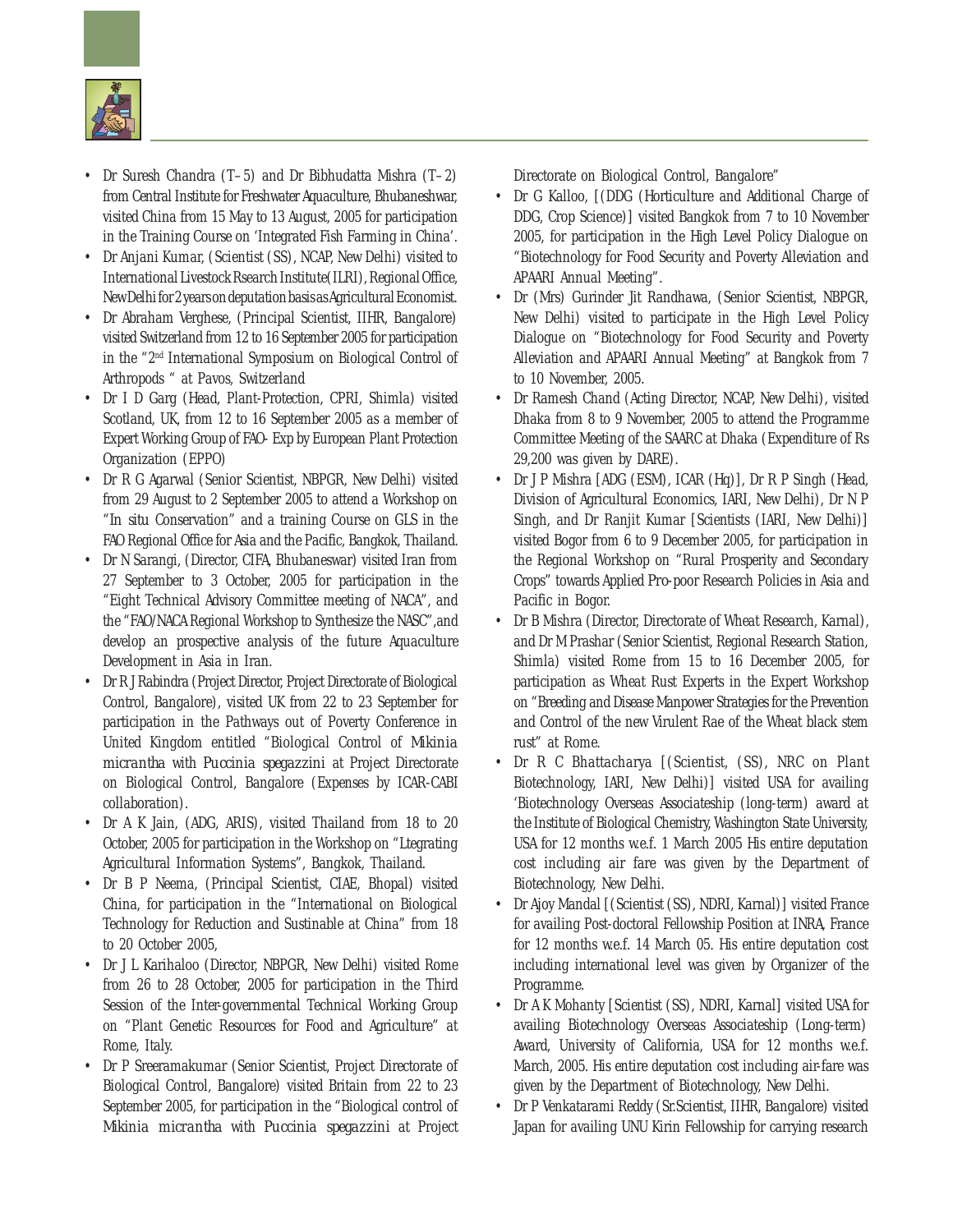

in Biochemical and molecular basis of resistance to collosobruchimchirensissbeans, cowpea and piea germplasm at IFRI, Trukuba, Japan for 12 months w.e.f. April, 2005. His entire deputation cost including air-fare was given by the Department of Biotechnology, New Delhi.

- Dr (Mrs.) Amika Baldev Gaikwad, (Scientist, NBPGR, New Delhi) visited USA for availing Department of Science and Technology's "BOYCAST fellowship for training in the areas of Plant Genetic Resources Characterization" at University of Arizona, USA for 12 months w.e.f. from second half of March, 2005. Her entire deputation cost including international travel was given by the Department of Science and Technology, New Delhi.
- Shri Sandip Gangil (Scientist, Central Institute of Agricultural Engineering, Bhopal) visited Japan for higher studies leading to the award of Ph.D. Programme at Shizuoka University, Japan for 3 years w.e.f. 1 April 2005. His entire deputation cost including international travel will be borne by the Organizer of Course.
- Dr J K Jena, (National Fellow, CIFA, Bhubaneshwar) visited to attend an international course on 'Aquaculture Production and Management', in Israel from 16 May to 19 June 2005. His local living cost was given by the Government of Israel, and International air-fare by the Project Water IMB, Bhubaneshwar.
- Dr S.L.Ahuja (Sr. Scientist, CICR, Nagapur) visited USA to attend short-term training. on new technology in "Cotton Production Research" under ICAR Research Associate Programme in Washington, USA from 9 to 18 May, 2005. His local living cost was given by the Training Organizers and international travel expenses was given by Dr Ahuja himself.
- Dr M Prabhakar (Scientist, CRIDA, Hyderabad) visited Netherlands to attend Training Course on "Integrated Pest Management and Food Safety" at IAC, Wageningen, the Netherlands from 23 May to 1 July 2005. His entire deputation cost including International air fare(bothways) was given by the Organizers of the Programme.
- Dr (Mrs.) K B R S Visarada (Sr. Scientist, NRC on Sorghum, Hyderabad) visited Netherlands to attend training course on "Design of Plant Breeding Variety protection molecular markersin Plant breeding" at IAC, Wageningen, the Netherlands from 23 May to 1 July 2005. Her entire deputation expenses including international air-fare was given by the Organizers of the Course.
- Dr Jai Gopal, (Principal Scientist, CPRI, Shimla) visited Japan to conduct 2nd spell of research at Graduate School of Agriculture, Hokkardo University, Japan for 10 months wef 5 July 2005 His entire deputation expenses including air-fair was given by the Organizers of the Course.
- Dr K S Reddy (Senior Scientist, CIAE, Bhopal) visited to attend training on "Agricultural Infrastructure Improvement in Upland Crops Area: in Japan" from 29 May to 20 August 2005. His entire deputation cost including bothway international airfare was given by the Government of Japan.
- Dr (Ms.) Celia Chalam V (Senior Scientist, NBPGR, New Delhi) visited to attend training in operation and technical discussions on TEM equipment procured by the Bureau under NATP Project at M/s JEO Ltd., Tokyo, Japan from 3 to 10 July, 2005. Her entire deputation expenses including air-fare was given by the Organizers of the Course.
- Sh. Ashok Maurya (Technical Officer, NBPGR, New Delhi) visited to attend training in operation and technical discussions of TEM equipment procured by the Bureau under NATP Project at M/s JEO Ltd., Tokyo, Japan from 3 to 10 July, 2005. His entire deputation expenses including air-fare was given by the Organizers of the Course
- Dr P P Srivastava (Technical Officer, CIFE, Mumbai) visited for availing Biotechnology Overseas Associateship (short-term) award training in the area of "Effect of dietary fish-oil suppression on gene expression profiling in lives of rainbow trout fish" at INRA, France for 6 months w.e.f. September, 2005. His entire deputation cost including air-fair (bothways) was given by the Department of Biotechnology, New Delhi.
- Dr K Narayanan (Scientist, SRS of CSWRI, Kodaikanal, Tamil Nadu) visited for higher studies for Ph. D. programme in Animal Reproduction at Laval University Canada for a period of 3 years from w.e.f. 2 February 2005. His local living cost including tuition fees etc., was given by the concerned Institution in Canada. International air-fare cost was given by the applicant himself.
- Dr Uttam Kumar Mandal, (Scientist, CRIDA, Hyderabad) visited for availing Israel Government Scholarship at Hebrew University for 8 months w.e.f. 8 November 2005 to 8 July 2006. His local living cost including tuition fees etc., was given by the concerned Institution in Canada. International air-fare cost was given by the applicant himself.
- Dr (Ms.) Kamla Venkateswaran, (Senior Scientist, NBPGR, New Delhi) visited Thailand to attend 2 weeks training programme on "Plant Genetic Diversity Analysis and Molecular Marker Assisted Breeding" at Kasetstart University, Thailand from 20 May to 4 September, 2005. Her entire deputation cost including both ways international air-fair was given by the Generation Challange Programme (GCP) i.e. Organizer of the Course.
- Shri P Hertwin Amala Dhas, (Scientist, SRS of NDRI, Bangalore) visited for Higher studies leading to Ph.D. programme in the subject "Agricultural and Biosystems Engineering" at University of Nebraska-Lincoln, USA for 3 years w.e.f. 15 August, 2005.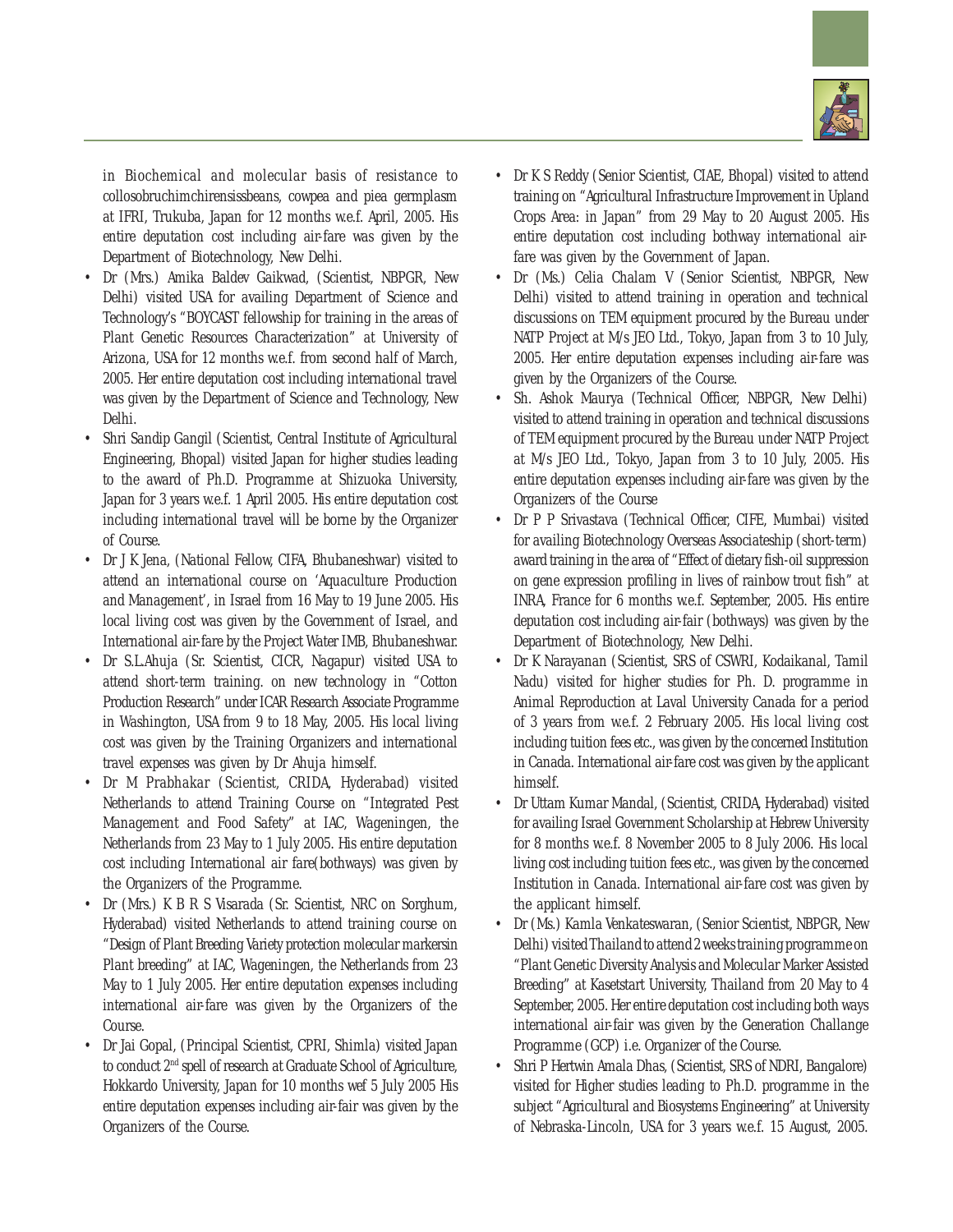

His local living cost including tuition fees etc., will be borne by the concerned Institution in USA; and International air-fare cost was given by the applicant himself.

- Dr B K Das (Senior Scientist, CIFA, Bhubaneshwar) visited for availing Biotechnology Overseas Associateship (Long-term) award at Marine Laboratory, Scotland, UK for 12 months w.e.f. 16 November 2005. His entire deputation cost including both ways international air-fare was given by the Department of Biotechnology, New Delhi.
- Dr Parveen Singh [(Scientist, (SS), IVRI, Izatnagar, Uttar Pradesh)] visited for availing of JSPS Post-doctoral Fellowship at Kyushi Unversity, Japan for 24 months w.e.f. 1st week of September, 2005. His all expenses including international airfare was given by the Fellowship Organizers.
- Dr M Sarkar [(Scientist (SS), NRC for Yak, Dirang, Arunachal Pradesh)] visited to attend training course on 'Embro Transfer Technology and Andrology' in China w.e.f. 25 August 2005 for 1 month under INSA's Bilateral Exchanges of Scientists Programme. His local living cost was given by host academy in China. International air-fare was given by the applicant himself.
- Dr K K Pal, [(Scientist, (Sr. Scale), NRC on Groundnut, Junagadh, Gujarat)] visited USA to avail Department of Biotechnology sponsored Biotechnology Overseas Associatship (long-term) Award at Ohio State University, Wooster, USA for 12 months w.e.f. 16 November 2005. His entire deputation cost including both ways international air-fare was given by the Department of Biotechnology, New Delhi.
- Dr I Prince Devadasan, (Scientist, NRC on Meat, Hyderabad) visited USA for availing Post-doctoral Fellowship in the area of Muscle biology at University of Texas Medical Branch, Galveston, Texas, USA for 2 years w.e.f. October 2005. His all expenses including air-fare was given by the Fellowship Organizers.
- Dr S Ayyappan [(Deputy-Director-General, (Fy.), ICAR, New Delhi)] visited for participation in Executive Programme entitled "Science and Technology and in fermentation Policy at Jobn G. Kennedy School of Government, Harvard University Massachusetts, USA from 27 November to 2 December 2005. His all deputation cost including air-fare met under HRD training Plan Budget of ICAR, (Hq), New Delhi.
- Dr P K Krishnakumar (Senior Scientist, CMFRI, Research Centre, Mangalore) visited for participation in the trainingcum-workshop on Food Security in Hiroshima, Japan from 26 to 30 September 2005. His all deputation cost including airfare was given by the Training Organizers.
- Dr Suresh Walia (Principal Scientist, IARI, Pusa, New Delhi) will go to attend training in UK from 20 March to 17 June 2006 under INSA's Bilateral Exchange of Scientists Programme

with foreign Academies. His local living cost abroad was given by the host Academy concerned and International air-fare by the applicant.

- Dr Sunil Kumar (Senior Scientist, IGFRI, Jhansi) visited Israel to attend training on Agriculture and Environment Process and practical in soil and water at CINADCO, Israel from 8 to 29 November 2005. His local living cost was given by the Training Organizer and air-fare by the applicant.
- Dr Uma Rao (Senior Scientist, IARI, New Delhi) visited UK for availing short-term course of Department of Biotechnology, "Biotechnology Overseas Associateship award, 2004–05" at the University of Leeds, U K, from 6 January to 5 June 2006. Her entire deputation cost including air-fare was given by Department of Biotechnology.
- Dr Rajender Kumar (Senior Scientist, NRC on Equines, Hisar), visited Japan to attend training course on "Molecular Diagnosis Protozoa Diseases" at University of Agriculture and Veterinary Medicine, Obhiro, Hokkaido, Japan from 10 January to 23 February 2006. His entire deputation cost including air-fare was given by the Organizers of the programme.
- Dr B P Mohanty, [Scientist, Senior, Scale, CIFRI, Barrackpore, Kolkata (West Bengal] visited for availing Department of Biotechnology's short-term 'Biotechnology Overseas Associateship award, 2004–05' at the University of Aberdeen, U K for 6 months w.e.f. January 2006. His entire deputation cost including air-fare was given by Department of Biotechnology
- Dr S Ayyappan [(DDG (Fisheries), ICAR] and Dr H S Nainawatee, [ADG (HRD-II), ICAR] visited China from 28 March to April 2005. As a member of Indian delegation led by Hon'ble Agriculture Minister for exchanging successful experiences in agricultural development of the 2 countries and for identifying priorities for agricultural co-operation so as to contribute to the common effort in promoting the continuous development of agriculture.
- Dr Mathura Rai, (Director, IIVR, Varanasi) visited to Argentina from 2 to 14 May 2005 for participation in the "The Asia and Near-East Regional Workshop.
- Dr K C Bansal (Professor and Principal Scientist, NRC on Plant Biotechnology, IARI, New Delhi) visited to Argentina from 19 to 20 May 2005 as a member of Indian delegation of Department of Science and Technology to participate in the Indo-Argentine joint Workshop followed by visit to Research and Development institutions.
- Dr M Sujatha (Senior Scientist, DOR, Hyderabad) visited Novi Sad, Serbia and Montenegro from 17 to 22 July 2005. He was nominated to attend the FAO consultation meeting on Sunflower including visit to the wild species nurseries (Annual and Perennial species).